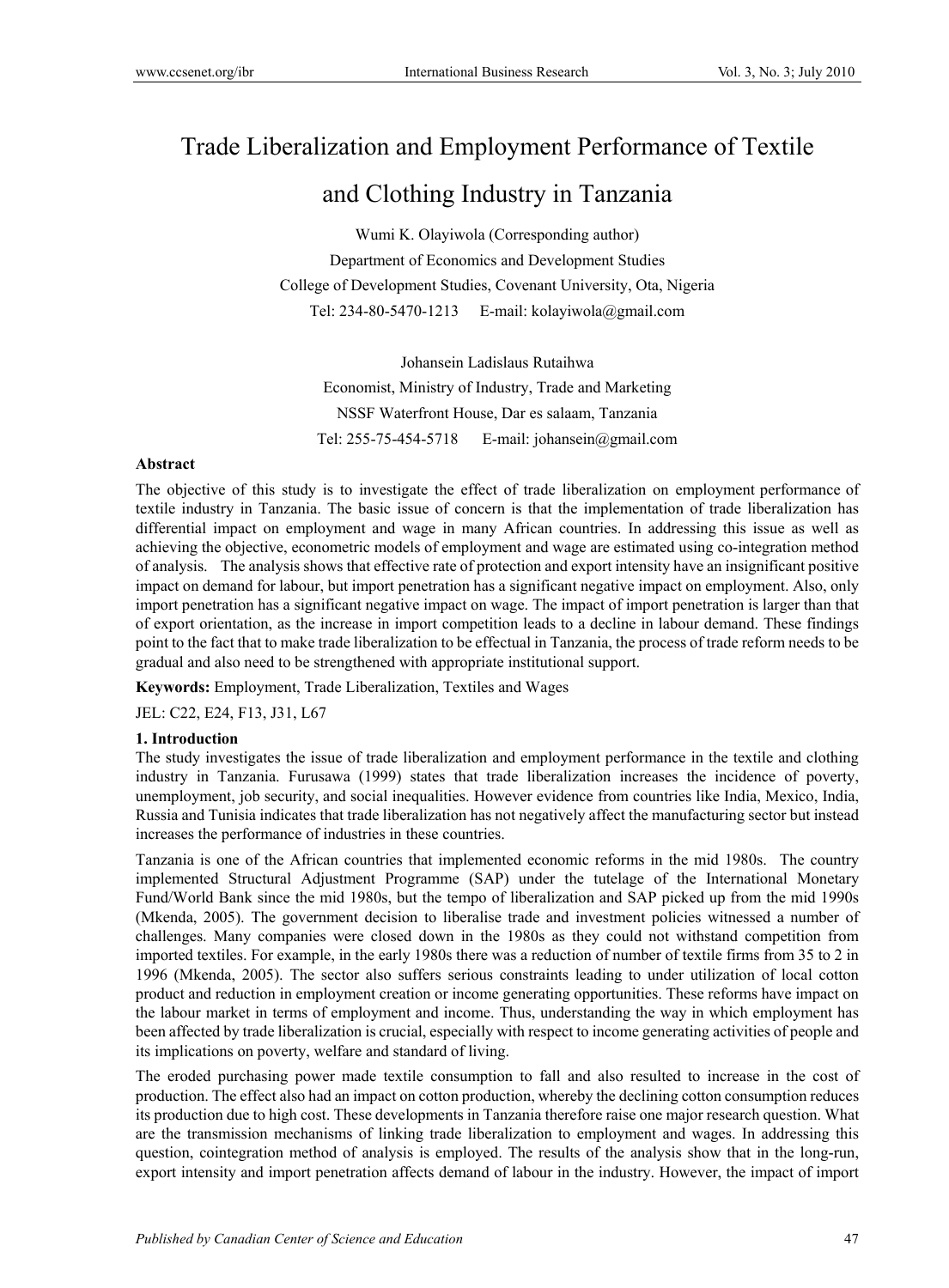penetration is stronger than that of export orientation, as the increase in import competition leads to decline in labour demand. It further shows that there has been a very low increase of wages during the period of liberalization. This implies that, in the short run, labour is paid less and remains poor and therefore becomes victims of trade reform and hence is likely to remain poor. The rest part of the paper is arranged as follows. Section two covers the review of the literature, while section three presents the theoretical models. Section four deals with data sources and empirical results and the last section covers summary and conclusion.

## **2. Literature Survey**

The adoption of trade reforms is a complex issue that cannot be explained by a single school of thought. One of the basic arguments that Matusz and Tarr (1999) agree to in terms of trade reforms is that a regime of liberal trade leads to a more efficient allocation of resources and higher level of economic well being than a regime involving artificial distortions of trade. Thus, there is a need to differentiate between net adjustment costs and gross adjustment costs. The increase of gross adjustment costs reflect the rise in turnover cost of resources while net adjustment costs rise following changes in capital and labour. Furusawa (1999) analysis shows that trade reforms lead to changes in demand and tastes, technology change, natural conditions, regulatory changes and political instability or changes in international agreements, such as trade agreements. Hitherto, there is no any consensus on the definition of adjustment costs, but there exists a consensus that adjustment costs can be defined as both short run and long run effects which involves the transfer of resources from one sector to another. Adjustment costs are borne by both the public and private sector thus its burden can be felt at an individual or public level.

Occurrence of adjustment costs is associated with number of indicators. These indicators are reduction in employment and output, job displacement, personal costs, retraining costs and forgone earnings. They also include the loss of industry-specific and firm-specific human capital, and macroeconomic instability resulting from balance of payments difficulties or reductions in government revenue and loss of preference margin. However the adjustment costs in labour market can be accelerated by factors such as the degree of governmental support for unemployed workers, the demographics of the population, the distribution of skills, the share of economic activity undertaken by state-owned enterprises, laws restricting involuntary separations and the degree of unionization (Rutaihwa and Olayiwola 2010).

Theoretical linkages of trade liberalization and labour market are well documented in the literature. de Corboda and Serena (2004) model relies on the assumption that the economy is divided into three sectors, exportable, importable and non-tradable sectors and each sector is labeled with its price. The model explains this link by comparing two time-spans, the short run and the long run. In the short run the fixed capital amount of each sector is assumed to be specific to each sector, hence leading to an upward sloping supply curve under conventional assumptions. The prices of exportable and importable goods are determined by the world prices at the going exchange rate while prices for the importable sector are determined endogenously by domestic demand and supply. The model also looks on the state of technology which assumes the labour force and level of technology of a given sector is fixed. In their study of labour market demand and adjustment costs, they added another assumption which is the ranking in descending order of labour intensity in exports, non-tradables and imports.

According to de Melo and Tarr (1990), the worsening terms of trade leads to a diversification of production from exportable to importable sector. This is also associated with the movement of labour and capital stock from the sector. The real wage in exportable sector rise while in importable sector and the real product wage declines. The net effect on employment in the non-tradable sector is open to discussion under this circumstance because it may rise or fall depending on the income and substitution effects. Moreover the real wages for consumption will tend to fall in the importable sector while rising in the non-tradable and exportable sectors.

According to de Melo and Ronald-Horst (1994), the long run effect of standard theory is based on certain assumptions. First, capital stock is mobile in all sectors, thus the impact on non-tradable sector may either be positive or negative depending on the substitution in demand towards the non-tradable sector resulting from negative income effect originating from the worsening of terms of trade. As a result of this substitution, wages will decrease relative to all goods. Also, as there is predominant labour reallocation towards the more capital intensive sector, there will also be a fall in aggregate labour demand (de Melo and Ronald-Horst, 1994). The theory brings to the fore the fact that improvement in terms of trade will come from the increase in export price, but this may not be the case in long run where there is an increase in non-tradable production. The effects of an increase in tariffs is the same as that of an increase in the import price in the country, except there is less of the negative income effect because the government is able to keep tariff revenue. On the other, hand there will be an increase in employment in the non-tradable sector but this is associated with a decline in real production wage.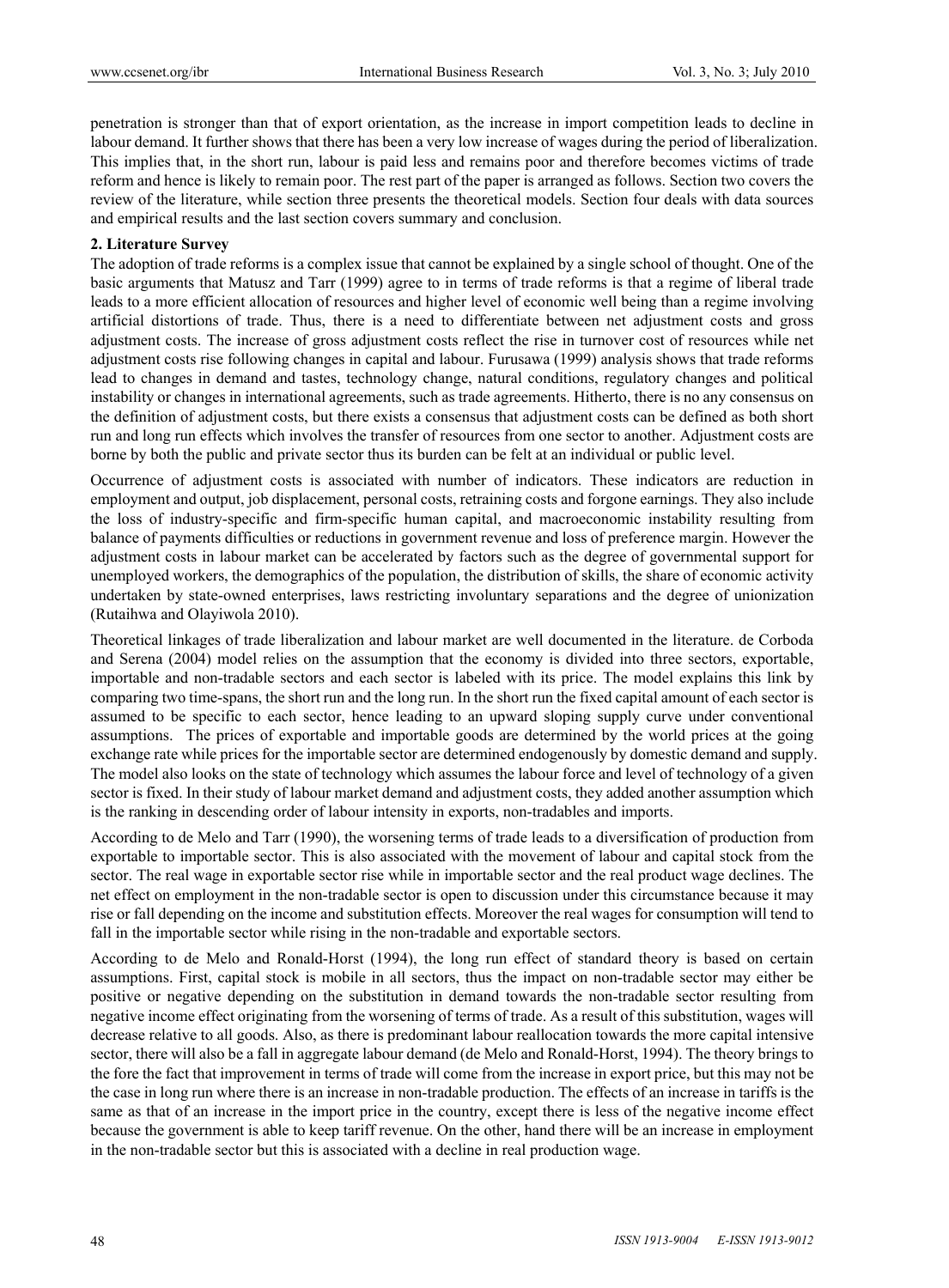Moreover, the argument that growth of trade in the manufacturing sector will hurt unskilled labour in developing countries is derived from the Heckscher–Ohlin–Samuelson-Stopler Theory. The theory clearly shows that the domestic labour supply conditions will determine the relative price and wages. Hence relative wages for skilled and the price for skilled manufactured goods is higher in the South than in North. Reducing trade barriers leads to a fall in the relative price of labour intensive manufactures in North and to a fall in the relative price of skill intensive manufacture in the South (Ghose, 2004). As a result, each country specializes in the production of goods in which they have a comparative advantage.

Neoclassical theory also explains the link of trade reforms and employment. It discusses the link of trade reforms and employment in the short run and long run. According to Hoekman et al 2005, trade reforms aimed at integrating the economy in the global market may not have a long term effect on employment, although it might be accompanied by labour and other market reforms. They argue that in the long run, the labour market will clear in the absence of distortions, with the equilibrium wage being determined by the intersection of demand and supply (Hoekman et al, 2005).

According to Davies (2000), liberalization is associated with changes in industry conditions; hence economic adjustment influences wages, profits, altering income distribution. Haouas et al (2005) found that the wages on the exportable sectors such as textile are higher compared to importable sectors however the relative difference decline over time. Sarris (1990) analyzed labour market in one of two ways. First, he set nominal wages of various employments at fixed values and derived the short run demand for labour. Second, labour market adjustments apply equilibrium-clearing of the labour market independently for each employments type by varying the nominal wages so as to equate labour demand with supply (Sarris, 1990). Thus in a model where prices for the commodity are free to clear their markets, the application of equilibrium-clearing will imply that real wages varies, because prices of the commodity varies also in the face of rigid nominal wages. The other approach leads to relatively steady real wages. The difference is that labour market behavior entails taking into account differences in model behaviour while dealing with the same issue and this has been the subject of many discussion.

# **3. Theoretical Model**

In achieving the basic objective of this paper, Njikam (2009) model is adopted to analyze the relationship between trade liberalization and employment in Tanzania. The Cobb-Douglas Production function in the following format is adopted.

*A Ki Li qi* <sup>λ</sup> <sup>α</sup> <sup>β</sup> <sup>=</sup> ………………………………………………………………….….…...9

where  $A^{\text{A}}$  represent technological efficiency index, Q represent output, K represent Capital stock, L represent Labour,  $\alpha$  and  $\beta$  signify capital and labour factor inputs share coefficients while  $\lambda$  speed up the efficiency of production by allowing factors changing. As a point of departure from this model employment is assumed mobile within different sectors. Hence a profit maximizing firm employs capital up to the point where marginal revenue

product of capital is equal to user costs ( $MRP_K = Z$ ), and marginal revenue product of labour is equal to wage  $(MRP<sub>L</sub>=W)$ In order to eliminate capital in the specification of firm output, equation (9) is solved simultaneously hence the

following expression

$$
q_i = A^{\lambda} (aL / \beta \times w / 2)^{\alpha} L i \cdots (aL / \beta \times w / 2)^{\alpha}
$$

Where q is output, L, total employment, Z user costs, other variables are defined as above.

By applying the natural logarithm (10), becomes firm and industry demand for Labour which is a derived demand becomes:

$$
LnL_i = q_0 + q_1 Ln \left(\frac{w}{z}\right)q_2 Lnq_i
$$

Where 
$$
q_0 = -\left[\frac{\lambda InA + \alpha In\alpha - \alpha In\beta}{\alpha + \beta}\right], q_1 = -\alpha(\alpha + \beta), q_2 = \frac{1}{(\alpha + \beta)}
$$

Theoretically, demand for Labour is negatively related to technology while positive related to output. Hence more improvement in technology reduces the demand for unskilled Labour.

Equation (11), assumes that the impact of technology in different industries is the same and uniform, but empirical evidences show that technology is determined by trade patterns. Thus, as stated by Njikam (2009) "technology depends on import penetration, domestic industry protection and export orientation". Thus if technology is substituted in (11), the empirical equation is stated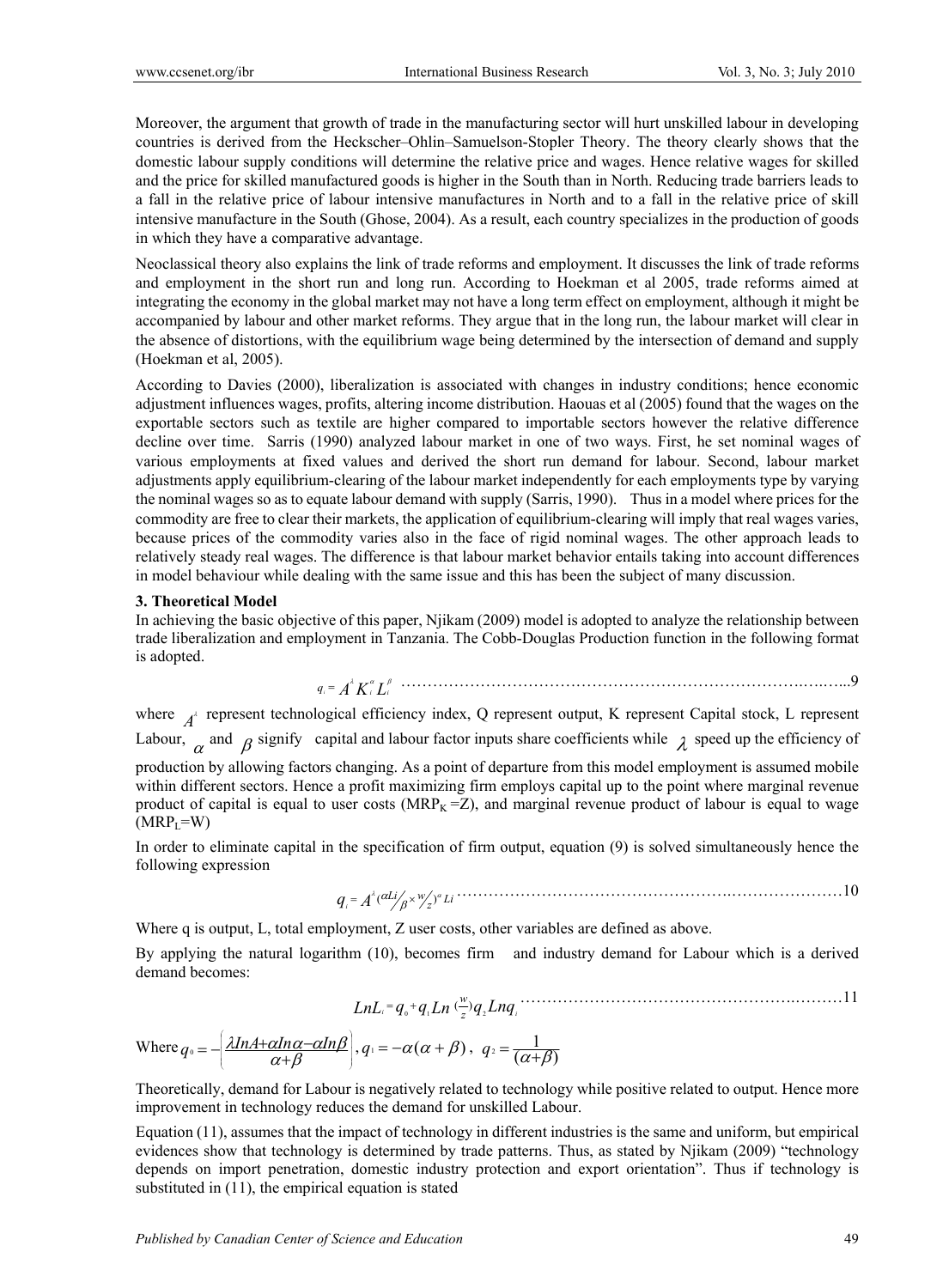$$
InL_{u} = In\beta_{0} + \beta_{1} InIMP_{u} + \beta_{2} InEXO_{u} + \beta_{3} ERP_{u} + \beta_{4} InQ_{u} + \beta_{5} InW_{u} + \varepsilon
$$
.................12

The wage equation is derived using the same procedures adopted in deriving employment model. However wage is defined by the inverse labour supply function, other factors include efficiency wage. In the wage model, the degree of employee market and foreign competition are regarded as key factors in wage setting. To analyze these variables, the model introduces trade share which is captured by import penetration and export intensity. The empirical equation is

*InWit* = *In*β <sup>0</sup> + β1*InLit* + β <sup>2</sup> *InQit* + β <sup>3</sup> *InIMPit* + β <sup>4</sup> *InEXOit* + β <sup>5</sup>*ERPit* + <sup>ε</sup>*it* …………………………13

 $\beta_0$  denotes the intercept term, L<sub>it</sub> and W<sub>it</sub> represent total employment and total wage of textile industry (i) in time period (t) respectively, Qit is textile and clothing output, *ERP* is effective rate of protection (Tariff), *EXO* is the export intensity, *IMP* is the import penetration and  $\varepsilon_{it}$  is stochastic error term assumed to be purely random.  $\beta_1$ ,  $\beta_2$  $\beta_3$ ,  $\beta_4$ ,  $\beta_5$ , are unknown slope parameters to be estimated. With the exception of ERP all variables are transformed by taking natural logs because ERP is already measured as a rate.

In principle, it is important to test the order of integration of each variable in a model, to establish whether it is non-stationary and how many times the variable needs to be differenced to derive stationary series. There are several ways of testing for the presence of unit root. For the case of this study, emphasis is on the Augmented Dickey-Fuller (ADF). Philip and Perron (1988), propose a non parametric method of controlling for higher order serial correlation in a series. Contrary to ADF, Philip Perron test makes a correction to the t-statistic of the dependent variables in the autoregressive process to account for the serial correlation in random term. As with the ADF test, one has to specify whether to include a constant and linear trend, or neither in the test regression. For the PP test, the truncation lag q for the Newey-West correction is specified which is the number of periods of serial correlation to include in the analysis.

#### **4. Data Sources and Empirical Results**

#### *4.1 Data Sources*

An econometric analysis is carried out to analyze the effects of trade liberalization on employment and wages in the textile and clothing industry of Tanzania. Data is drawn from different documents of industries including annual reports, magazines and their website. Other sources are the Tanzanian Cotton Board, the Bank of Tanzania, Tanzanian Chamber of Commerce, Industry and Agriculture, Board of External Trade (B.E.T), Consortium Tanzania Industries, National Bureau of Statistics, Ministry of Industry, Trade and Marketing and Ministry of Agriculture.

Summary statistics of variables used for analysis is presented in Table 1. All variables except labour seem to follow a normal distribution at both 5% and 1% significance level as explained by Jarque-Bera test. According to the Jargue-Bera test, the higher the statistics, the higher the log likelihood that variables are normally distributed. The dependent variables are employment and wages in which the average employment in textile is about 10.20 per cent of employees with a standard deviation of 0.53 percent. The average wage in textile industry is 8.38 per cent of total wage in the industry with standard deviation of 1.69 per cent. This implies that most of textile and clothing industry workers earn about 1.69 per cent of total wage as earnings. The average import penetration is -0.15 with a standard deviation of 1.04. The export intensity has the value of 0.55 percent on the average and 2.12 as standard deviation. The average effective rate of protection in textile industry is 11.16 percent of total protection in textile industry with the standard deviation of 12.11 percent

## *4.2. Empirical Results*

The second aspect of econometric analysis is to examine the integration order of each variable used in the empirical models. As a necessary but not sufficient condition for co- integration is that each of the variables must be integrated of the same order and the order of integration must be greater than zero. To achieve this, ADF unit root tests of stationarity is applied as shown in Table 2. The ADF controls for possible serial correlation in error terms by adding the lagged difference terms of the regressand. The asymptotic distributions of the two tests are the same. The figures show that each series is first difference stationary at one percent using ADF test, these results are impressive hence ADF test is used for co-integration Test.

#### 4.2.1 Testing for Co-integration using Johansen approach

The main theoretical argument of co-integration analysis is that even if individual variable is non-stationary, the group of variables may drift together. This implies that a linear combination of two or more such variables (time series) can be stationary. As shown in Table 2, since variables are integrated at the same order, there is the need to test for co-integration relationships using Johansen approach. This approach is selected because the Engle and Granger two step procedure conceals information on the coefficients of the explanatory variables in the cointegrating vector, hence makes the approach inappropriate in many cases including this study. The results using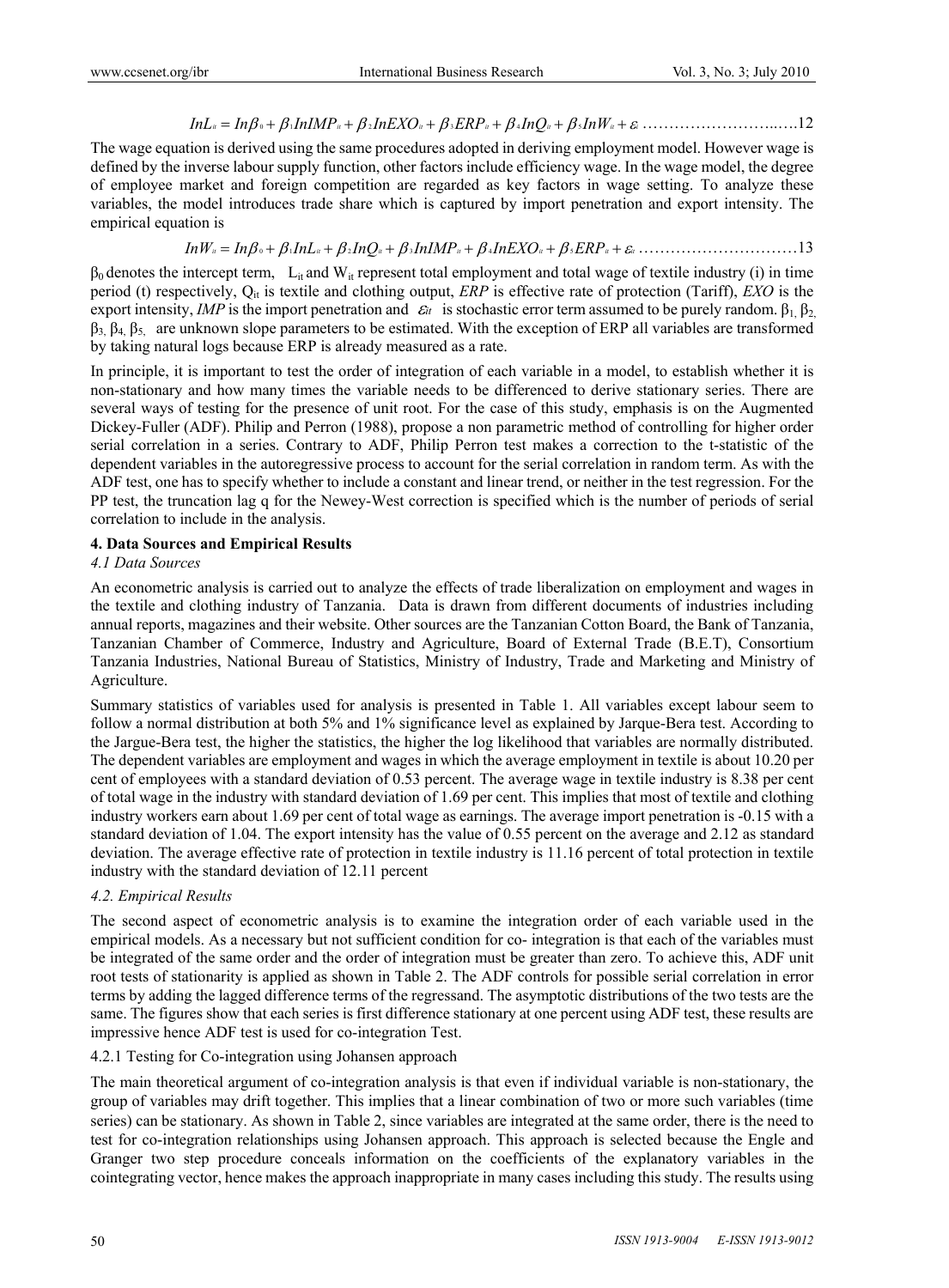this approach are found to be sensitive to the lag length used. The Akaike information criterion is used in selecting lag length to be included in the estimation. Cointegration tests of the models assume quadratic deterministic trend in data. Both maximum eigenvalue test and the trace results indicate the existence of a unique co integrating vector between test variables for both employment and wage equations.

In Table 3, the first row tests the hypothesis of no cointegration, the second row tests the hypothesis of one cointegration, and the same applied to the remaining rows against the alternative hypothesis. The normalized cointegrating equation of employment reveals that in the long-run, export intensity has an insignificant positive impact on employment, while the effective rate of protection also has an insignificant impact on demand for labour. Only import penetration has a significant negative impact on employment. These results provide evidence to justify the fact that trade liberalization has a minimal positive impact on employment. Output variable also contribute positively to the employment creation, which is in support of Mkenda (2005). The normalized results of wage equation show that in long run, import concentration has a significant negative impact on wage, compared to export intensity that has an insignificant positive impact on wage. The result is justified as labour is less paid and becomes the major victims and hence likely to remain poor with trade reforms in Tanzania.

The existence of cointegration allows for derivation of the error-correction model from the cointegrating equations by including the lagged error-correction term, hence the long-run information lost through differencing are captured. To be theoretically meaningful the coefficient of the error term should be negative and range between zero and one in absolute term, this ensures the equilibrium error term is meaningful over time in the system. The error-correction term to be estimated stands for the short-run to long-run adjustment equilibrium trends. The next step is to examine the error correction model.

# 4.2.2 Vector Error Correction Modeling (VECM)

Since there is co-integration among dependent variables and its fundamentals, an error correction model has to be estimated by incorporating the lagged error correction term in the set of regressors. The error correction term is the residual from the static long run regression and it joins the set of differenced non-stationary variables to be estimated to capture both short run and long run dynamics. Before estimating the VECM, the variables in co integrated equations are considered as endogenous in the Vector Autoregressive (VAR) model. The model makes use of both differenced data and lagged differenced data of the chosen variables in a VAR model.

Using employment equation, diagnostic tests performed on various orders of the error correction model indicate that the model has negative sign. Various cases such as autocorrelation problem, heteroscedasticity and normality are tested. In addition, the magnitude of the coefficient of error correction term lies between zero and one. This shows that 14 per cent of the short run disequilibrium adjusts to the long run equilibrium each year and also indicate that the speed of employment to converge to the long run equilibrium point is slow. Generally, the estimated coefficients for employment equation in terms of sign and magnitude are significant and meet apriori expectation. The results are good enough to be used as the basis for analysis of the effects of trade liberalization on textile and clothing industry employment.

In terms of wage equation, diagnostic tests on the error correction model indicate that the model does not conform to the apriori expectation that requires the coefficient of the error term to be negative and range between zero to one in absolute term. The positive sign of error correction term implies that an disequilibrium in wage model may not converge to equilibrium in the long run. This is contrary to the efficiency wage and subsistence wage theories. The reason that can be adduced to this finding is the presence of labour union in the Tanzanian textile industry that constitute element of wage rigidity.

## 4.2.3 Variance Decomposition

This gives information about the relative importance of changes in the value of each variable in the VAR. It also provides the proportion of "the movements in the dependent variables that are due to their 'own' shock, versus shock to the other variables" (see Olayiwola and Okodua 2009). Furthermore it provides the proportion of movements between dependent variables caused by it and other variables. In the analysis of variance decomposition, a ten year forecasting horizon is employed.

As documented in Tables 5, a one standard deviation shock to labour force in forecast year 4 accounts for 87.23% of the variation in employment compared to a lower 6.3% variation in forecast year 10. During the same year, a one standard deviation shock to output will cause 1.42% variation in employment but the variation in employment increases to 6.36%. In term of wage, a one standard deviation shock leads to 6.25% variation in employment and this variation increases to 19.8% in forecast year 10. In terms of indicators of trade liberalization, a one standard deviation shock to import penetration in year 1 has no impact on variation of employment. In forecast year 4, it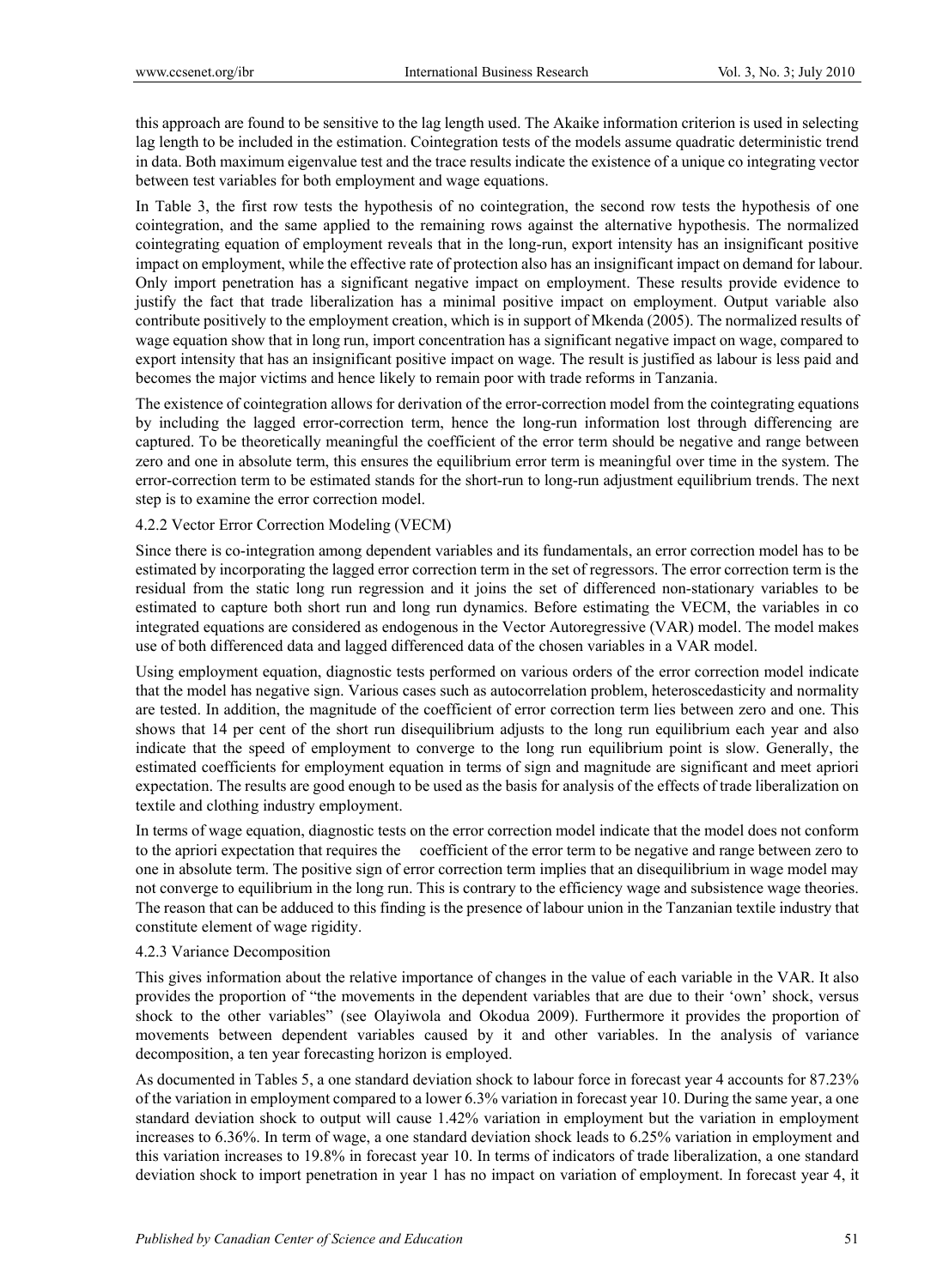accounts for 3.51% variation of employment and the impact on variation of employment increases to 9.20% in forecast year 10. Export orientation has a very minimal impact on employment, as its one standard deviation shock accounts for only 0.41% variation in employment in forecast year 4 and only 1.34% in forecast year 10. The trend is also the same in terms of effective rate of protection, as a one standard deviation shock accounts for 1.17% variation in employment in year 4 and 2.89% in forecast year 10. From the analysis, there appears to be no significant impact trade liberalization indicators on employment in forecast year 1, and the impact becomes more significant from period 4 to 10.

In terms of wage, as documented in Table 6, a one standard deviation shock to import penetration in forecast year 4 accounts for 2.57% variation in wage. During the same year, a one standard deviation shock to export concentration leads to 1.78% variation in wage. The effective rate of protection has a minimal impact in wage, as its one standard deviation accounts for a meager 0.45% variation in wage. In the forecast year 10, a one standard deviation shock to import penetration accounts for 10.2% variation in wage. During the same period, the result of one standard deviation shock to exports concentration accounts for 4.4% variation in wage. The effect of one standard deviation shock to effective rate of protection on variation in wage still remains very insignificant at 0.76% during the same period. The analysis of variance decomposition of wage model clearly shows that export concentration and import penetration account for more variation in wage compared to effective rate of protection.

#### **5. Summary and Conclusion**

The purpose of this study is to analyze the effects of trade liberalization on employment performance in the textile and clothing industry in Tanzania. To achieve this objective, econometric models of employment and wages are estimated using cointegration method of analysis. The results of the analysis show that in the long-run, export intensity and import penetration affects demand of labour in the industry. However, the impact of import penetration is stronger than that of export orientation, but the increase in import competition leads to a decline in labour demand. These findings suggest that trade reforms lead to less employment growth in the textile and clothing sector in Tanzania. In term of wage, only import penetration has a significant positive impact on wage, while both effective rate of protection and export concentration have an insignificant impact on wage. Also, export concentration and import penetration account for more variation in wage compared to effective rate of protection in the long run.

In Tanzania, the process of trade reforms should be more gradual in order to reap the benefits of trade reforms in terms of increase in employment and wage in textile and clothing industry. The reforms should go hand in hand with supply side support especially to develop the domestic private sector. Also, in implementing trade reforms, there is need for government to adopt and maintain selective protection within the WTO Agreements.

#### **References**

Agenor P. and J. Aizenman. (1996). Trade liberalization and unemployment*. Journal of International Trade and Economic Development* 5 (3).

Agricultural Statistics. (1988). T*he United Republic of Tanzania, Bureau of Statistics, Dar es Salaam, December, 1990* 

Babbie, E. R, Et al. (2000). *Adventures in social research: data analysis using SPSS for Windows 95/98,*  California: Thousand Oaks*.* 

Barro, R. J. (1991). Economic Growth in a Cross-Section of Countries. *Quarterly Journal of Economics,* 106: 407-443.

Bank of Tanzania (1981). *Tanzania: twenty years of independence 1961-1981* "A review of political and economic performance. Arusha: Tanzania

Bale, M.D. (1976). Estimates of trade displacement costs for U.S. workers. *Journal of International Economics, 6* 

De Cordoba S and Serena J (2004). Trade liberalization and adjustment costs. *Available:*  r0.unctad.org/ditc/tab/events/nama/docs/Adjustment\_Cost17Jan\_v1.pdf {June *5, 2008}* 

de Melo, J and D. Roland-Holst. (1994). *Economy wide costs of protection and labour market rigidities*. in M. Connolly and J. de Melo (Eds) The Effects of Protectionism on a Small Country: The Case of Uruguay Washington DC: The World Bank*.* 

de Melo, J. and D. Tarr. (1990). Welfare costs of U.S. quotas in textiles, steel and autos*" Review of Economics and Statistics, 72* 

Economic and Social Research Foundation. (2006) *Trade and poverty in Tanzania: missing impacts or linkage.*  Dar es sallam: Bank of Tanzania.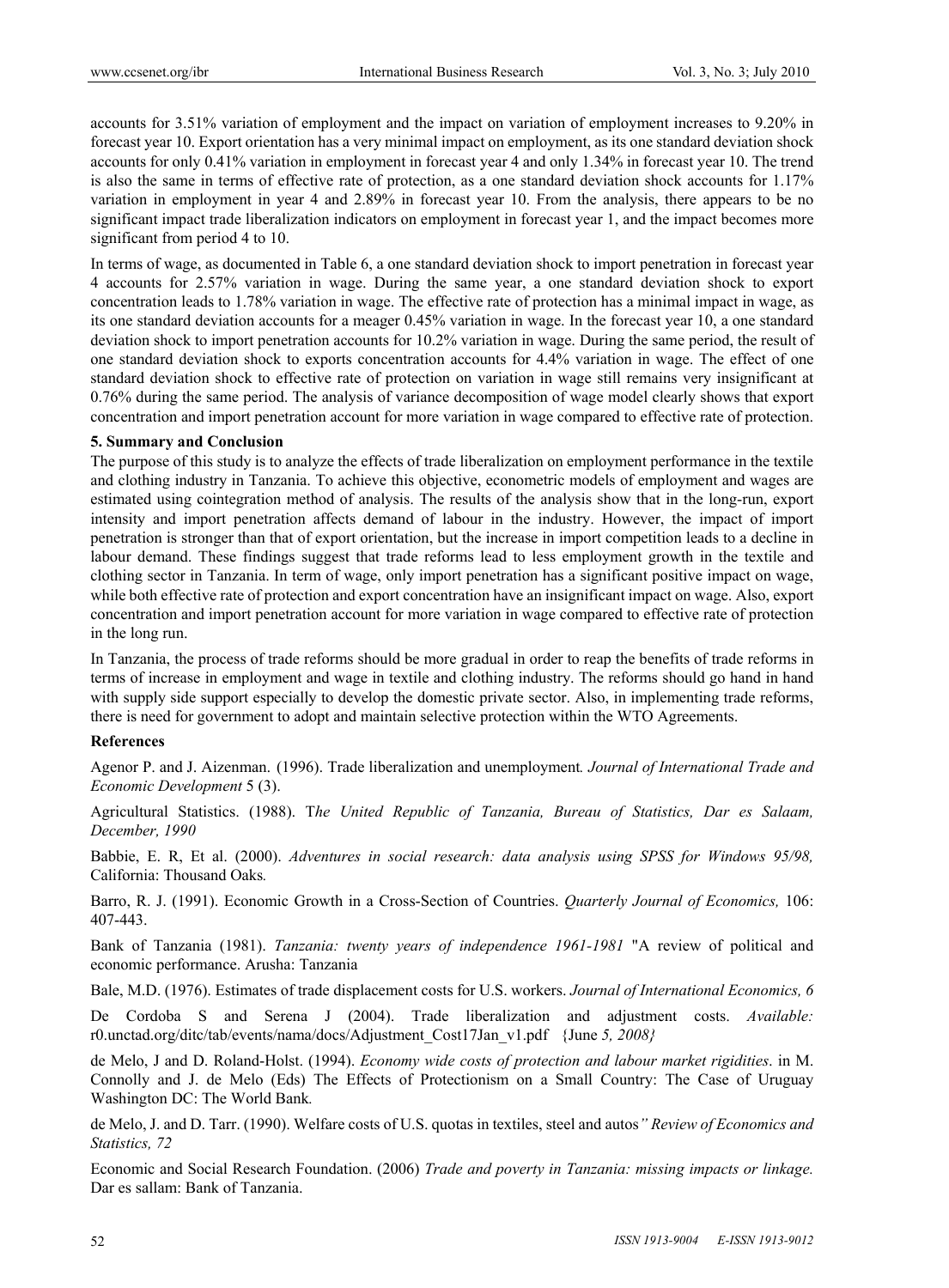Furusawa, T. (1999) Adjustment costs and gradual trade liberalization. *Journal of International Eonomics* 49, 333-361.

Ghose, A. K. (2000). Trade liberalization and manufacturing employment. *International Labour Organization Employment Paper* 2000 (3).

Greenaway, D. (1993). Liberalizing foreign trade through rose-tinted glasses*. Economic Journal 103.* 

Harrison, A and Revenga A**.** *(1995) Factor markets and trade policy reform* Washington DC: World Bank.

Kee, H.L. and H.T. Hoon. (2005)*.* Trade, capital accumulation and structural unemployment: an empirical study of the singapore economy*. Journal of Development Economics, 77.* 

Kock, N. (1999). A field study of success and failure factors in a synchronous groupware supported process improvement groups. *Business Process Management Journal* Volume 5, 238 – 254.

Magee, S. P. (1972).The welfare effects of restriction on US trade. *Brookings Papers on Economy Activity 3, 645-701* 

Martin R. and MacIssave D. (1999). Earnings and welfare after downsizing: Central Bank employees in Ecuador. *The World Bank Economic Review. Vol. 13, No. 1.* 

Matusz S.J. and D. Tarr. (1999). *"*Adjusting to trade policy reform" *World Bank Working Paper 2142, World Bank, Washington D.C.* 

Mbelle A.V. (1988*).* Foreign exchange and industrial development: a study of Tanzania. un*published PhD thesis, Gothenburg School of economics and commercial law*.

Milner, C. and P. Wright. (1998). Modelling labour market adjustment to trade liberalization in an industrializing economy*. Economic Journal 108.* 

Mkenda, B. (2005). *The impact of globalization on Tanzania's labour market: evidence from the manufacturing Sector.* Dar es Sallam: Tanzania.

Njikam O. (2009). Trade Reform and Labor Market Adjustment in Cameroon*.*{Online} Available: www.upjoninst.org/entrepriseresearch/cost/workshop/njikam.pdf (February 4, 2009).

Olayiwola, W. K and H. Okodua. (2009). Foreign direct investment, non-oil exports, and economic growth in Nigeria: a causality analysis. Paper presented at Annual Conference of African Econometric Society, Abuja Nigeria.

Raquel, F and Rodrik D. (1991*).* Resistance to reform: status quo bias in the presence of individual-specific uncertainty. *American Economic Review, 81: 1146-1155.* 

Rutaihwa J. L. and Olayiwola, W. K. (2010). Trade reform and employment performance of textile industry in Tanzania" *Covenant Journal of Business and Social Sciences* 3 (1&2).

Shitundu J.M and Mjema G.D. (1995). Industrial trade during the economic recovery programme and some reflection on future prospects" *in Msambichaka B (Eds) Beyond structural adjustment programmes in Tanzania: success, failures and new perspectives, Dar es Salaam*: Tanzania.

Winters, L.A and Wendy E. T. (1991). Labour Adjustment Costs and British Footwear Protection. *Oxford Economic Papers, 43.* 

World Bank. (1992). *Trade policy reforms under adjustment programs.* Washington, D.C: World Bank

World Bank. (1984). The real effects of stabilization and structural adjustment policies: analytics and political economy.*IMF Staff Working Paper* No. 636*.*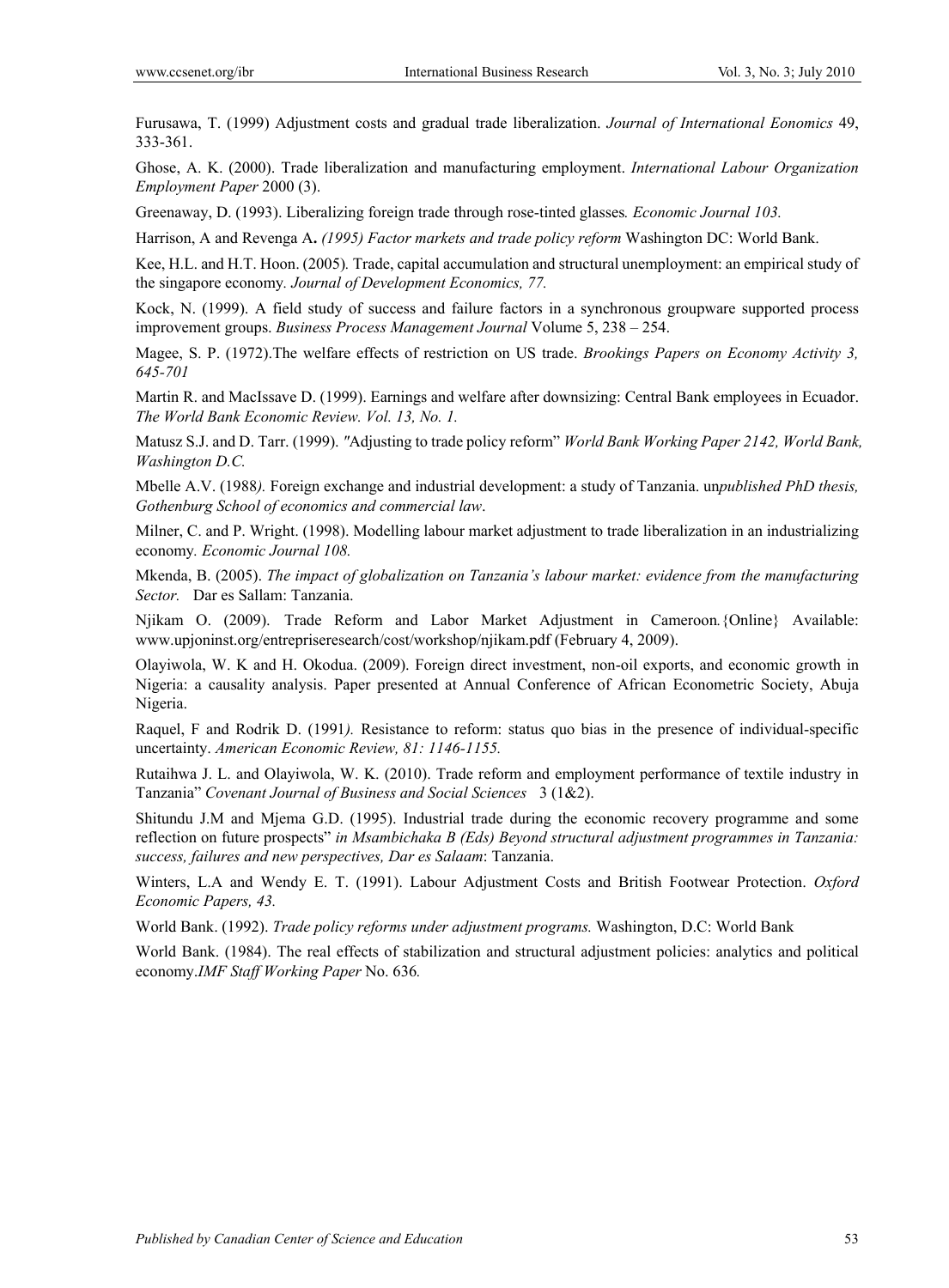|             | LNL         | <b>LNIMP</b> | <b>LNEXO</b> | <b>ERP</b>  | <b>LNQ</b> | <b>LNW</b> |
|-------------|-------------|--------------|--------------|-------------|------------|------------|
| Mean        | 10.20102    | $-0.159705$  | 0.549733     | 11.16393    | 11.17288   | 8.382526   |
| Median      | 10.44616    | 0.322423     | 1.369774     | 9.300000    | 11.10831   | 8.515142   |
| Maximum     | 10.67037    | 0.904421     | 2.939691     | 33,06000    | 11.89546   | 12.59349   |
| Minimum     | 9.089528    | $-2.339249$  | $-2.995732$  | $-21.69000$ | 10.34821   | 5.789960   |
| Std. Dev.   | 0.535046    | 1.049301     | 2.129875     | 12.11309    | 0.396361   | 1.690404   |
| Skewness    | $-1.348366$ | $-1.069839$  | $-0.546388$  | $-0.315261$ | 0.052675   | 0.530124   |
| Kurtosis    | 2.944829    | 2.658116     | 1.740445     | 3.227622    | 2.441446   | 3.044431   |
| Jarque-Bera | 8.487981    | 5.477625     | 3.244079     | 0.524264    | 0.376928   | 1.313783   |
| Probability | 0.014350    | 0.064647     | 0.197495     | 0.769409    | 0.828230   | 0.518460   |

# Table 1. Summary Statistics of Tanzania Textile Industries 1980-2007

Source: computed from the data sourced from Tanzanian Cotton Board, the Bank of Tanzania, Tanzanian Chamber of Commerce, Industry and Agriculture, Board of External Trade (B.E.T), Consortium Tanzania Industries, National Bureau of Statistics, Ministry of Industry, Trade and Marketing and Ministry of Agriculture.

# Table 2. Unit Root Test on Annual data (1980-2007)

| ADF UNIT ROOT TEST                                     |                  |              |                                                                                     |              |                   |                                                |             |               |                              |                           |  |
|--------------------------------------------------------|------------------|--------------|-------------------------------------------------------------------------------------|--------------|-------------------|------------------------------------------------|-------------|---------------|------------------------------|---------------------------|--|
| Variables<br>ADF value (constant included)             |                  |              |                                                                                     |              |                   | ADF value (constant and linear trend included) |             |               |                              |                           |  |
|                                                        |                  |              | Level                                                                               |              | First differenced |                                                | Level       |               |                              | First differenced         |  |
| <b>LNL</b>                                             |                  |              | $-1.128359$                                                                         | $-5.712975*$ |                   |                                                | $-2.077446$ |               |                              | $-5.855750*$              |  |
| <b>LNIMP</b><br>$-1.572428$                            |                  |              | $-4.327015*$                                                                        |              | $-2.216095$       |                                                |             | $-4.327015*$  |                              |                           |  |
| <b>LNEXO</b><br>0.26337                                |                  |              | $-4.526889*$                                                                        |              |                   | $-1.973715$                                    |             | $-4.657409*$  |                              |                           |  |
| <b>ERP</b>                                             |                  |              | $-2.282882$                                                                         |              | $-6.919416*$      |                                                |             | $-2.575282$   |                              | $-6.952143*$              |  |
| <b>LNQ</b>                                             |                  |              | $-0.965309$                                                                         |              | $-4.921556*$      |                                                |             | $-1.209564$   |                              | $-5.961665*$              |  |
| <b>LNW</b>                                             |                  |              | $-3.835184*$                                                                        |              | $-8.088510*$      |                                                |             | $-4.045266**$ |                              | $-7.981195*$              |  |
| Critical                                               | $1\%$            |              | -3.699871                                                                           |              | $-3.711457$       |                                                |             | -4.339330     |                              | -4.356068                 |  |
| Values                                                 | 5%               |              | $-2.976263$                                                                         |              | $-2.981038$       |                                                |             | $-3.587527$   |                              | $-3.595026$               |  |
|                                                        | 10%              |              | $-2.627420$                                                                         |              | $-2.629906$       |                                                |             | $-3.229230$   |                              | $-3.233456$               |  |
|                                                        |                  |              |                                                                                     |              |                   | <b>TRACE TEST</b>                              |             |               |                              |                           |  |
| Eigenvalue                                             |                  |              | trace static                                                                        |              |                   | 5 per cent critical level                      |             | Prob**        |                              | Hypothesized No. of CE(s) |  |
| 0.969808                                               |                  |              | 149.7181                                                                            |              | 107.3466          |                                                |             | 0.0000        |                              | None **                   |  |
| 0.667125                                               |                  |              | 58.71378                                                                            |              | 79.34145          | 0.6174                                         |             |               | At most 1                    |                           |  |
| 0.422581                                               |                  |              | 30.11409                                                                            | 55.24578     |                   |                                                | 0.9270      |               |                              | At most 2                 |  |
| 0.323753                                               |                  |              | 15.83523                                                                            | 35.01090     |                   | 0.9174                                         |             |               | At most 3                    |                           |  |
| 0.149798                                               |                  |              | 5.664115                                                                            | 18.39771     |                   |                                                | 0.8938      |               |                              | At most 4                 |  |
| 0.054053                                               |                  |              | 1.444800                                                                            | 3.841466     |                   |                                                | 0.2294      |               | At most 5                    |                           |  |
|                                                        |                  |              |                                                                                     |              |                   | <b>MAXIMUM EIGENVALUE TEST</b>                 |             |               |                              |                           |  |
| Eigenvalue                                             |                  |              | Max-EigenStatistic                                                                  |              |                   | 5 per cent critical level                      |             | Prob**        |                              | Hypothesized No. of CE(s) |  |
| 0.969808                                               |                  |              | 91.00437                                                                            |              | 43.41977          |                                                | 0.0000      |               |                              | None **                   |  |
| 0.667125                                               |                  |              | 28.59968                                                                            |              | 37.16359          |                                                |             | 0.3416        |                              | At most 1                 |  |
| 0.422581                                               |                  |              | 14.27886                                                                            |              | 30.81507          |                                                | 0.9313      |               |                              | At most 2                 |  |
| 0.323753                                               |                  |              | 10.17112                                                                            |              | 24.25202          |                                                | 0.8944      |               |                              | At most 3                 |  |
| 0.149798                                               |                  |              | 4.219314                                                                            |              | 17.14769          |                                                | 0.9513      |               |                              | At most 4                 |  |
| 0.054053                                               |                  |              | 1.444800                                                                            |              | 3.841466          |                                                | 0.2294      |               |                              | At most 5                 |  |
|                                                        |                  |              | Co integrating coefficient normalized on Employment (standard error in parentheses) |              |                   |                                                |             |               |                              |                           |  |
| $\mathbf L$                                            | Q                |              | W                                                                                   |              | <b>IMP</b>        |                                                |             |               | <b>ERP</b>                   |                           |  |
| $-0.496970$<br>1.000000                                |                  | 0.112282     |                                                                                     | $-18292.03$  |                   | $-1350.925$                                    |             | $-168.4577$   |                              |                           |  |
| $(-0.01512)$                                           |                  | $(-0.00641)$ |                                                                                     | $(-952.633)$ |                   | $(-109.911)$                                   |             | $(-30.0540)$  |                              |                           |  |
|                                                        |                  |              |                                                                                     |              |                   |                                                |             |               |                              |                           |  |
| W                                                      | L<br>$\mathbf Q$ |              |                                                                                     | <b>IMP</b>   |                   | <b>EXO</b>                                     |             |               | ERP                          |                           |  |
| 1.000000                                               |                  | 8.906152     |                                                                                     | 4.426089     |                   | 162911.6                                       |             | 12031.55      |                              | 1500.310                  |  |
|                                                        |                  | $(-0.48428)$ |                                                                                     | $(-0.19399)$ |                   | $(-8879.04)$                                   |             |               | $(-983.050)$<br>$(-264.070)$ |                           |  |
|                                                        |                  |              | Trace test indicates 5 co integrating eqn(s) at the 0.05 level                      |              |                   |                                                |             |               |                              |                           |  |
| *denotes rejection of the hypothesis at the 0.05 level |                  |              |                                                                                     |              |                   |                                                |             |               |                              |                           |  |